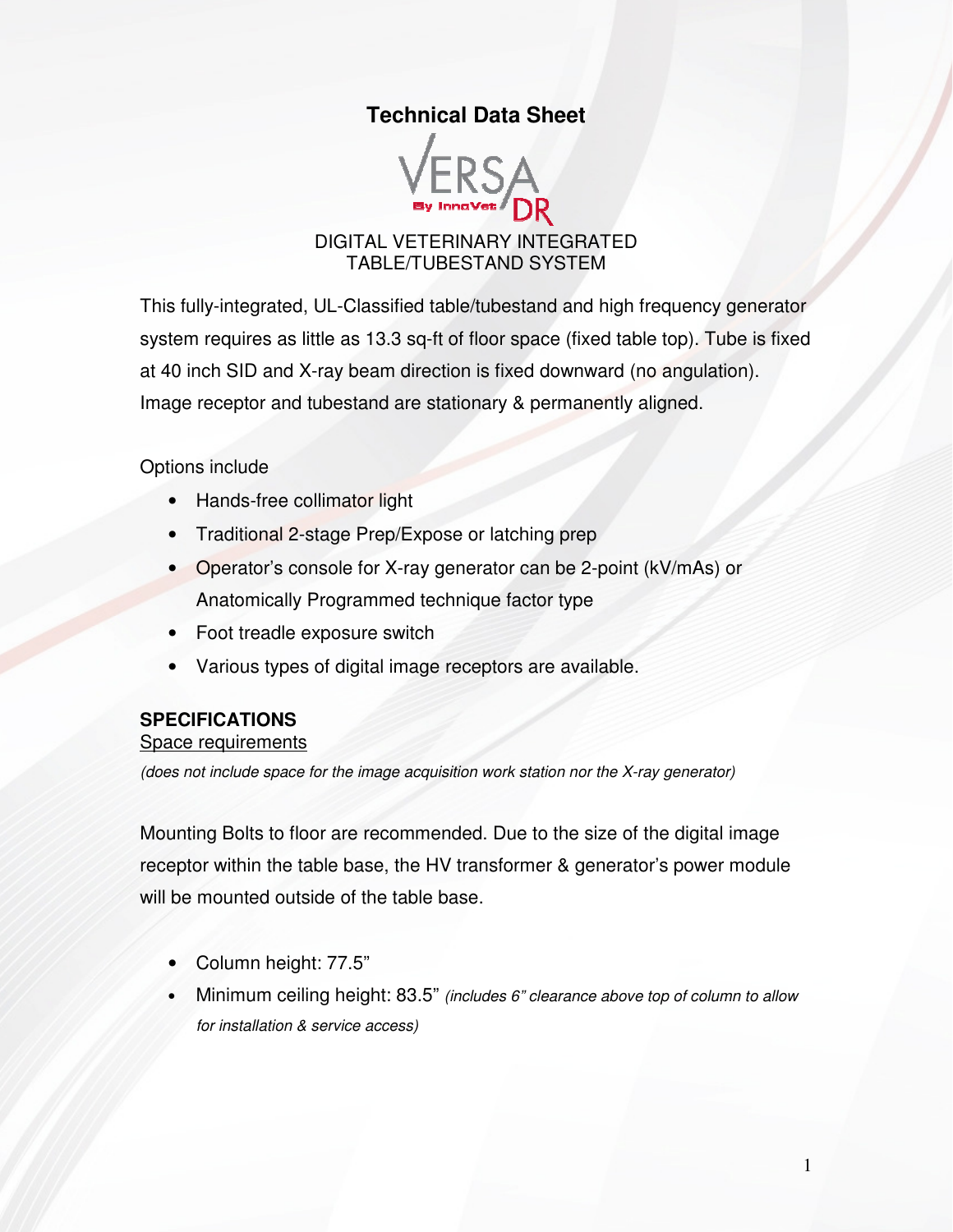## Electrical access

All cables enter from rear or side of table. Front covers of table are removable for internal access.

## **ELECTRICAL REQUIREMENTS**

(For Summit 30kW 20kHz HF X-ray generator)

| $\bullet$ | 240 VAC, single phase, 100 Amp disconnect, 200 Amp maximum momentary                 |
|-----------|--------------------------------------------------------------------------------------|
|           | load.                                                                                |
| $\bullet$ | 37.5 kVA distribution transformer                                                    |
| $\bullet$ | Maximum line voltage drop under full load conditions not to exceed 5%.               |
| $\bullet$ | Recommended copper wire sizes are #2 for 50' run, #00 for 100' run, 250 MCM          |
|           | for 200' run.                                                                        |
|           | (Run is distance between distribution transformer and service<br>$\circ$             |
|           | disconnect)                                                                          |
| $\bullet$ | Line voltages below 230 VAC require an optional step-up transformer                  |
|           | (The optional step-up transformer mounts inside generator's power module)<br>$\circ$ |
| $\bullet$ | The generator provides 24 VDC and 24 VAC supply voltages for table locks (4-         |
|           | way float top table only) and collimator, respectively.                              |

# **SHIPPING INFORMATION – Four-Way Float Top Table**

| <b>CONTENTS</b>                | <b>DIMENSIONS</b>               | <b>WEIGHT</b> |  |
|--------------------------------|---------------------------------|---------------|--|
| Tubestand                      | 81" x 17" x 7"                  | 150 lbs.      |  |
| Table, collimator, tube, film  | $62.5" \times 37.5" \times 44"$ | 450 lbs.      |  |
| cab, grid, tray, table covers, |                                 |               |  |
| tube cover, tube mount, tube   |                                 |               |  |
| arm & accessories              |                                 |               |  |
|                                |                                 |               |  |
|                                |                                 |               |  |